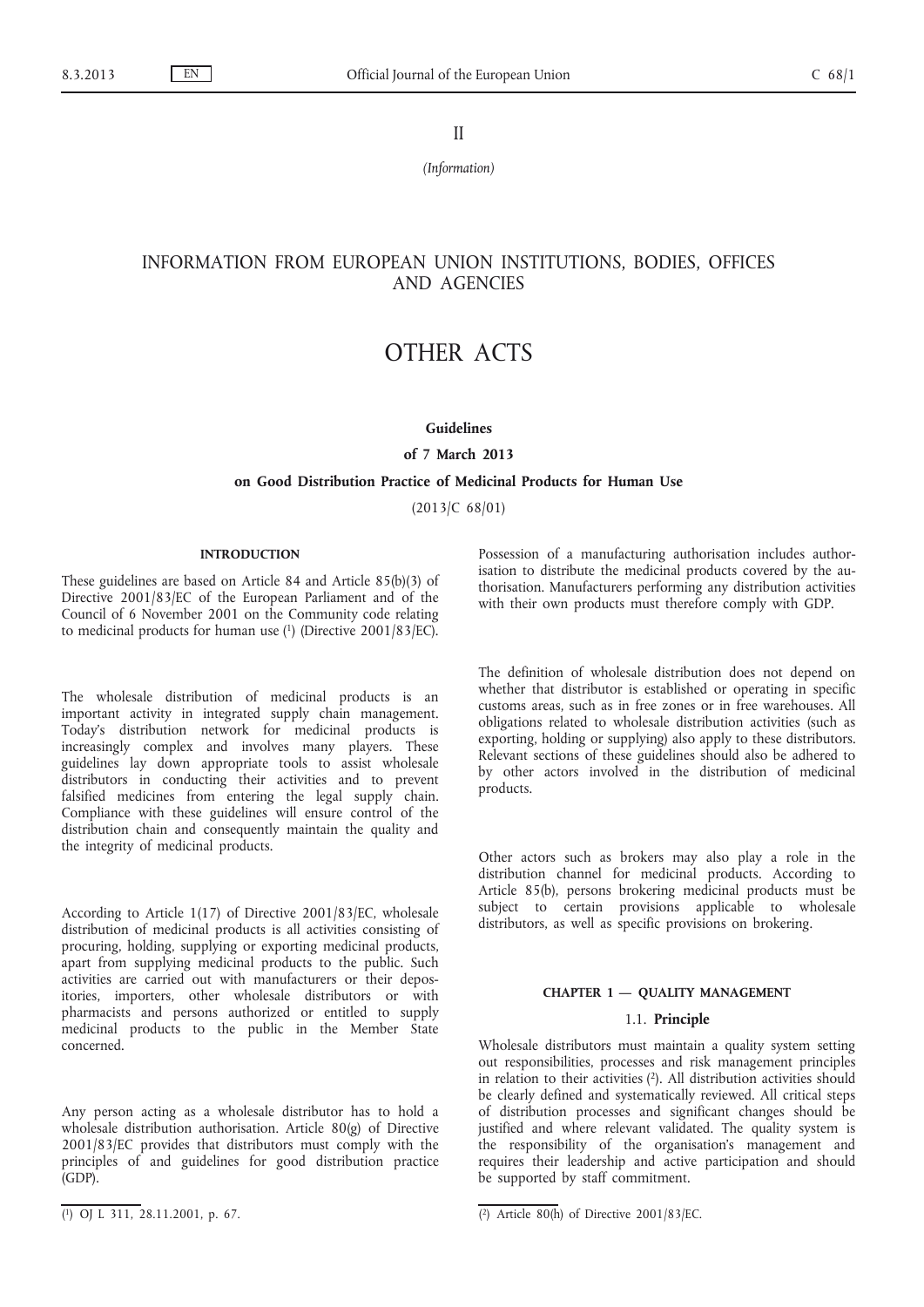# 1.2. **Quality system**

The system for managing quality should encompass the organisational structure, procedures, processes and resources, as well as activities necessary to ensure confidence that the product delivered maintains its quality and integrity and remains within the legal supply chain during storage and/or transportation.

The quality system should be fully documented and its effectiveness monitored. All quality system-related activities should be defined and documented. A quality manual or equivalent documentation approach should be established.

A responsible person should be appointed by the management, who should have clearly specified authority and responsibility for ensuring that a quality system is implemented and maintained.

The management of the distributor should ensure that all parts of the quality system are adequately resourced with competent personnel, and suitable and sufficient premises, equipment and facilities.

The size, structure and complexity of distributor's activities should be taken into consideration when developing or modifying the quality system.

A change control system should be in place. This system should incorporate quality risk management principles, and be proportionate and effective.

The quality system should ensure that:

- (i) medicinal products are procured, held, supplied or exported in a way that is compliant with the requirements of GDP;
- (ii) management responsibilities are clearly specified;
- (iii) products are delivered to the right recipients within a satisfactory time period;
- (iv) records are made contemporaneously;
- (v) deviations from established procedures are documented and investigated;
- (vi) appropriate corrective and preventive actions (commonly known as CAPA) are taken to correct deviations and prevent them in line with the principles of quality risk management.

# 1.3. **Management of outsourced activities**

The quality system should extend to the control and review of any outsourced activities related to the procurement, holding, supply or export of medicinal products. These processes should incorporate quality risk management and include:

- (i) assessing the suitability and competence of the Contract Acceptor to carry out the activity and checking authorisation status, if required;
- (ii) defining the responsibilities and communication processes for the quality-related activities of the parties involved;
- (iii) monitoring and review of the performance of the Contract Acceptor, and the identification and implementation of any required improvements on a regular basis.

#### 1.4. **Management review and monitoring**

The management should have a formal process for reviewing the quality system on a periodic basis. The review should include:

- (i) measurement of the achievement of quality system objectives;
- (ii) assessment of performance indicators that can be used to monitor the effectiveness of processes within the quality system, such as complaints, deviations, CAPA, changes to processes; feedback on outsourced activities; self-assessment processes including risk assessments and audits; and external assessments such as inspections, findings and customer audits;
- (iii) emerging regulations, guidance and quality issues that can impact the quality management system;
- (iv) innovations that might enhance the quality system;
- (v) changes in business environment and objectives.

The outcome of each management review of the quality system should be documented in a timely manner and effectively communicated internally.

#### 1.5. **Quality risk management**

Quality risk management is a systematic process for the assessment, control, communication and review of risks to the quality of medicinal products. It can be applied both proactively and retrospectively.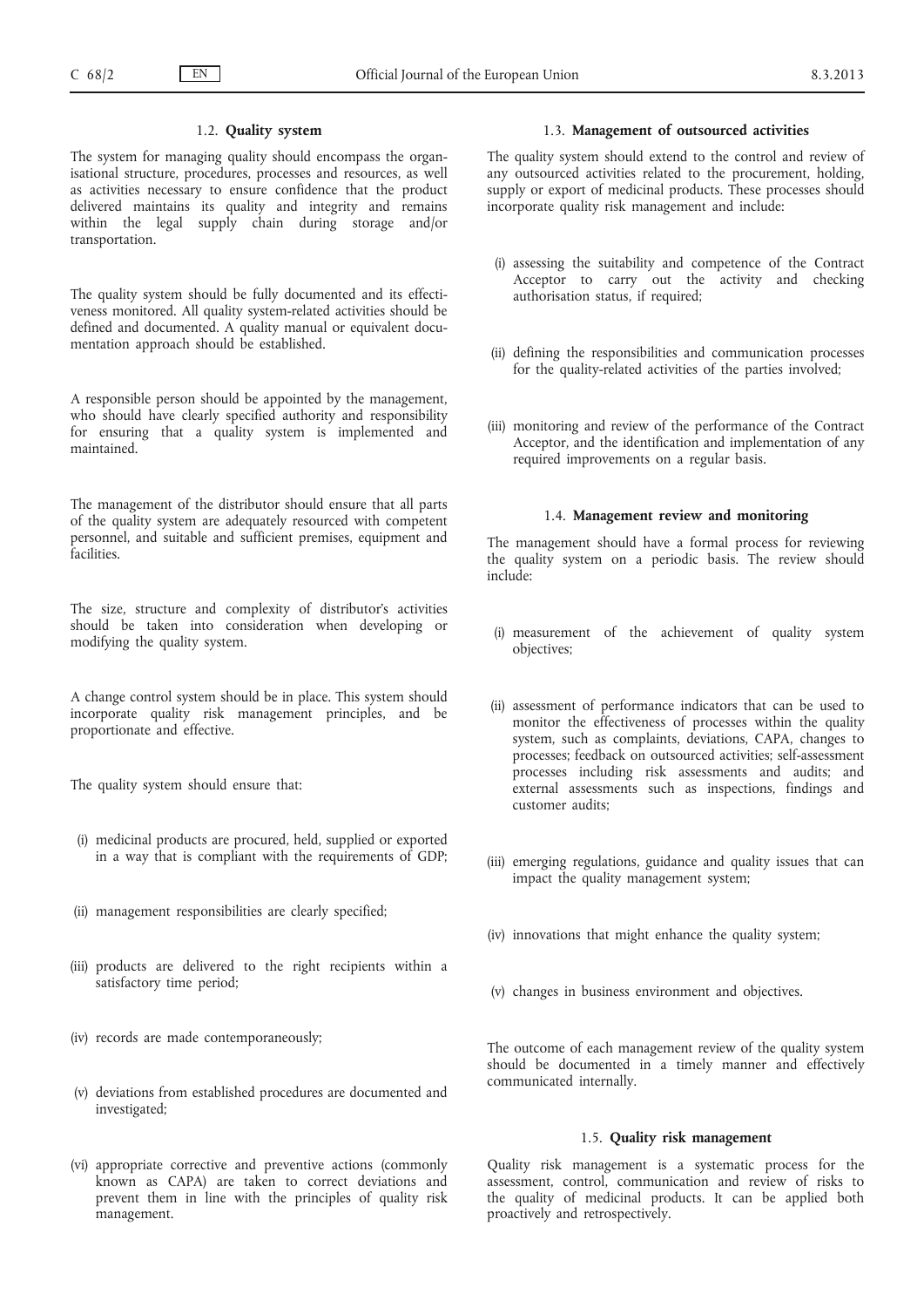Quality risk management should ensure that the evaluation of the risk to quality is based on scientific knowledge, experience with the process and ultimately links to the protection of the patient. The level of effort, formality and documentation of the process should be commensurate with the level of risk. Examples of the processes and applications of quality risk management can be found in guideline Q9 of the International Conference on Harmonisation (ICH).

# **CHAPTER 2 — PERSONNEL**

## 2.1. **Principle**

The correct distribution of medicinal products relies upon people. For this reason, there must be sufficient competent personnel to carry out all the tasks for which the wholesale distributor is responsible. Individual responsibilities should be clearly understood by the staff and be recorded.

#### 2.2. **Responsible person**

The wholesale distributor must designate a person as Responsible Person. The Responsible Person should meet the qualifications and all conditions provided for by the legislation of the Member State concerned  $(1)$ . A degree in pharmacy is desirable. The Responsible Person should have appropriate competence and experience as well as knowledge of and training in GDP.

The Responsible Person should fulfil their responsibilities personally and should be continuously contactable. The Responsible Person may delegate duties but not responsibilities.

The written job description of the Responsible Person should define their authority to take decisions with regard to their responsibilities. The wholesale distributor should give the Responsible Person the defined authority, resources and responsibility needed to fulfil their duties.

The Responsible Person should carry out their duties in such a way as to ensure that the wholesale distributor can demonstrate GDP compliance and that public service obligations are met.

The responsibilities of the Responsible Person include:

- (i) ensuring that a quality management system is implemented and maintained;
- (ii) focusing on the management of authorised activities and the accuracy and quality of records;
- (iii) ensuring that initial and continuous training programmes are implemented and maintained;
- (iv) coordinating and promptly performing any recall operations for medicinal products;
- (v) ensuring that relevant customer complaints are dealt with effectively;
- (vi) ensuring that suppliers and customers are approved;
- (vii) approving any subcontracted activities which may impact on GDP;
- (viii) ensuring that self-inspections are performed at appropriate regular intervals following a prearranged programme and necessary corrective measures are put in place;
- (ix) keeping appropriate records of any delegated duties;
- (x) deciding on the final disposition of returned, rejected, recalled or falsified products;
- (xi) approving any returns to saleable stock;
- (xii) ensuring that any additional requirements imposed on certain products by national law are adhered to  $(2)$ .

#### 2.3. **Other personnel**

There should be an adequate number of competent personnel involved in all stages of the wholesale distribution activities of medicinal products. The number of personnel required will depend on the volume and scope of activities.

The organisational structure of the wholesale distributor should be set out in an organisation chart. The role, responsibilities, and interrelationships of all personnel should be clearly indicated.

The role and responsibilities of employees working in key positions should be set out in written job descriptions, along with any arrangements for deputising.

#### 2.4. **Training**

All personnel involved in wholesale distribution activities should be trained on the requirements of GDP. They should have the appropriate competence and experience prior to commencing their tasks.

Personnel should receive initial and continuing training relevant to their role, based on written procedures and in accordance with a written training programme. The Responsible Person should also maintain their competence in GDP through regular training.

<sup>(</sup> 1) Article 79(b) of Directive 2001/83/EC. (2) Article 83 of Directive 2001/83/EC.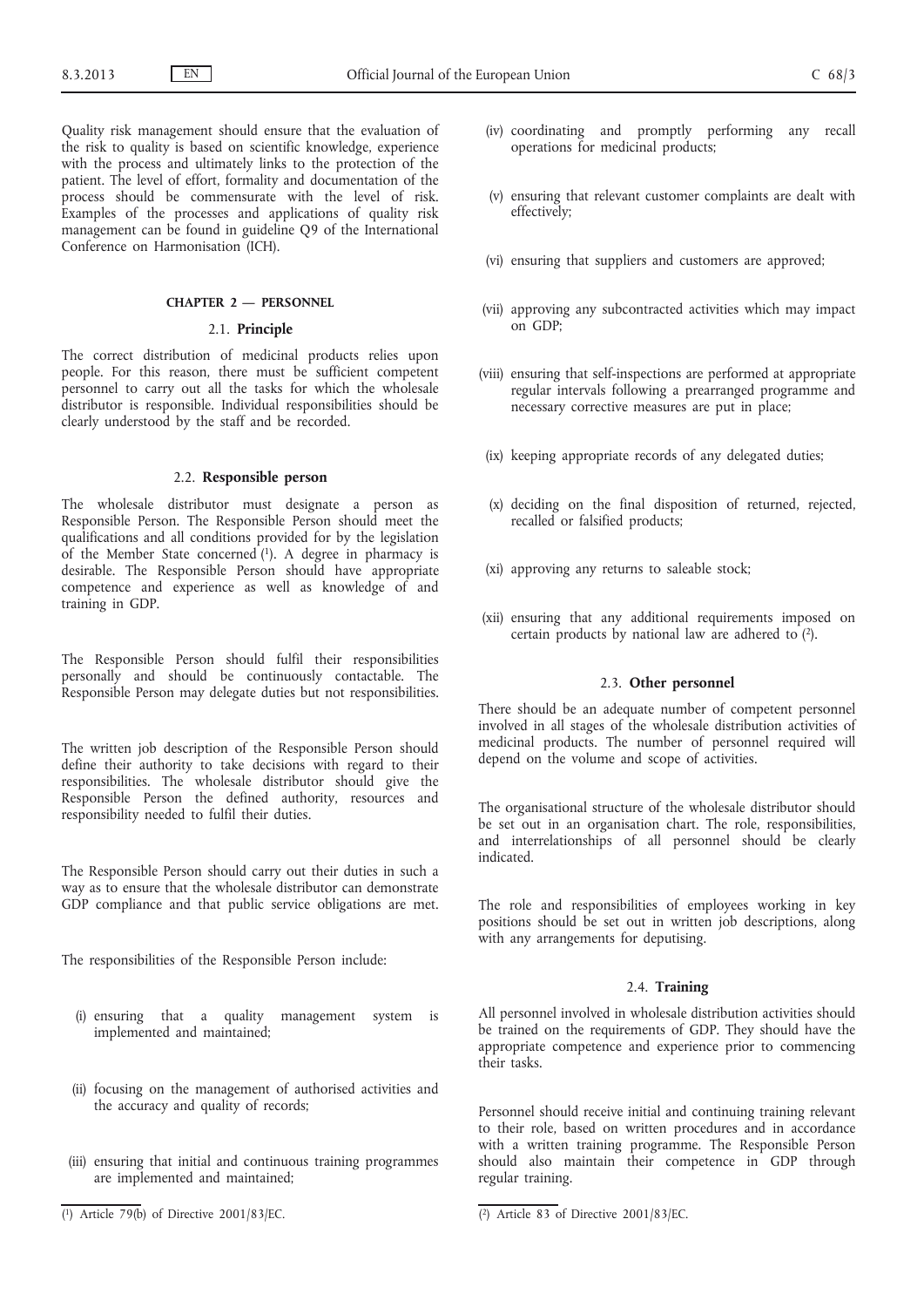In addition, training should include aspects of product identification and avoidance of falsified medicines entering the supply chain.

Personnel dealing with any products which require more stringent handling conditions should receive specific training. Examples of such products include hazardous products, radioactive materials, products presenting special risks of abuse (including narcotic and psychotropic substances), and temperature-sensitive products.

A record of all training should be kept, and the effectiveness of training should be periodically assessed and documented.

#### 2.5. **Hygiene**

Appropriate procedures relating to personnel hygiene, relevant to the activities being carried out, should be established and observed. Such procedures should cover health, hygiene and clothing.

#### **CHAPTER 3 — PREMISES AND EQUIPMENT**

#### 3.1. **Principle**

Wholesale distributors must have suitable and adequate premises, installations and equipment  $(1)$ , so as to ensure proper storage and distribution of medicinal products. In particular, the premises should be clean, dry and maintained within acceptable temperature limits.

## 3.2. **Premises**

The premises should be designed or adapted to ensure that the required storage conditions are maintained. They should be suitably secure, structurally sound and of sufficient capacity to allow safe storage and handling of the medicinal products. Storage areas should be provided with adequate lighting to enable all operations to be carried out accurately and safely.

Where premises are not directly operated by the wholesale distributor, a contract should be in place. The contracted premises should be covered by a separate wholesale distribution authorisation.

Medicinal products should be stored in segregated areas which are clearly marked and have access restricted to authorised personnel. Any system replacing physical segregation, such as electronic segregation based on a computerised system, should provide equivalent security and should be validated.

Products pending a decision as to their disposition or products that have been removed from saleable stock should be segregated either physically or through an equivalent electronic system. This includes, for example, any product suspected of falsification and returned products. Medicinal products received from a third country but not intended for the Union market should also be physically segregated. Any falsified medicinal products, expired products, recalled products and rejected products found in the supply chain should be immediately physically segregated and stored in a dedicated area away from all other medicinal products. The appropriate degree of security should be applied in these areas to ensure that such items remain separate from saleable stock. These areas should be clearly identified.

Special attention should be paid to the storage of products with specific handling instructions as specified in national law. Special storage conditions (and special authorisations) may be required for such products (e.g. narcotics and psychotropic substances).

Radioactive materials and other hazardous products, as well as products presenting special safety risks of fire or explosion (e.g. medicinal gases, combustibles, flammable liquids and solids), should be stored in one or more dedicated areas subject to local legislation and appropriate safety and security measures.

Receiving and dispatch bays should protect products from prevailing weather conditions. There should be adequate separation between the receipt and dispatch and storage areas. Procedures should be in place to maintain control of inbound/ outbound goods. Reception areas where deliveries are examined following receipt should be designated and suitably equipped.

Unauthorised access to all areas of the authorised premises should be prevented. Prevention measures would usually include a monitored intruder alarm system and appropriate access control. Visitors should be accompanied.

Premises and storage facilities should be clean and free from litter and dust. Cleaning programmes, instructions and records should be in place. Appropriate cleaning equipment and cleaning agents should be chosen and used so as not to present a source of contamination.

Premises should be designed and equipped so as to afford protection against the entry of insects, rodents or other animals. A preventive pest control programme should be in place.

Rest, wash and refreshment rooms for employees should be adequately separated from the storage areas. The presence of food, drink, smoking material or medicinal products for personal use should be prohibited in the storage areas.

<sup>(</sup> 1) Article 79(a) of Directive 2001/83/EC.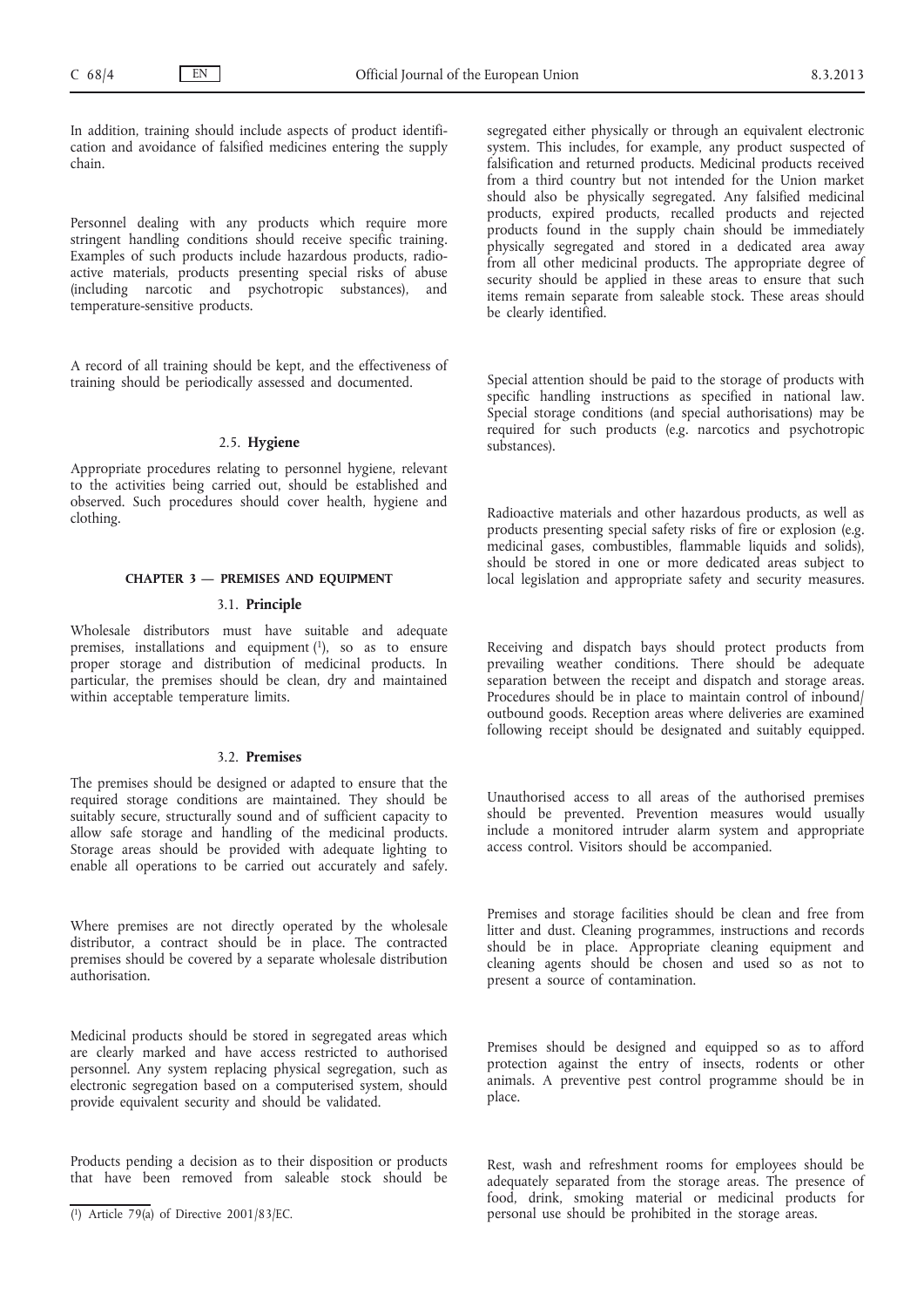#### 3.2.1. *Temperature and environment control*

Suitable equipment and procedures should be in place to check the environment where medicinal products are stored. Environmental factors to be considered include temperature, light, humidity and cleanliness of the premises.

An initial temperature mapping exercise should be carried out on the storage area before use, under representative conditions. Temperature monitoring equipment should be located according to the results of the mapping exercise, ensuring that monitoring devices are positioned in the areas that experience the extremes of fluctuations. The mapping exercise should be repeated according to the results of a risk assessment exercise or whenever significant modifications are made to the facility or the temperature controlling equipment. For small premises of a few square meters which are at room temperature, an assessment of potential risks (e.g. heaters) should be conducted and temperature monitors placed accordingly.

## 3.3. **Equipment**

All equipment impacting on storage and distribution of medicinal products should be designed, located and maintained to a standard which suits its intended purpose. Planned maintenance should be in place for key equipment vital to the functionality of the operation.

Equipment used to control or to monitor the environment where the medicinal products are stored should be calibrated at defined intervals based on a risk and reliability assessment.

Calibration of equipment should be traceable to a national or international measurement standard. Appropriate alarm systems should be in place to provide alerts when there are excursions from predefined storage conditions. Alarm levels should be appropriately set and alarms should be regularly tested to ensure adequate functionality.

Equipment repair, maintenance and calibration operations should be carried out in such a way that the integrity of the medicinal products is not compromised.

Adequate records of repair, maintenance and calibration activities for key equipment should be made and the results should be retained. Key equipment would include for example cold stores, monitored intruder alarm and access control systems, refrigerators, thermo hygrometers, or other temperature and humidity recording devices, air handling units and any equipment used in conjunction with the onward supply chain.

# 3.3.1. *Computerised systems*

Before a computerised system is brought into use, it should be demonstrated, through appropriate validation or verification studies, that the system is capable of achieving the desired results accurately, consistently and reproducibly.

A written, detailed description of the system should be available (including diagrams where appropriate). This should be kept up to date. The document should describe principles, objectives, security measures, system scope and main features, how the computerised system is used and the way it interacts with other systems.

Data should only be entered into the computerised system or amended by persons authorised to do so.

Data should be secured by physical or electronic means and protected against accidental or unauthorised modifications. Stored data should be checked periodically for accessibility. Data should be protected by backing up at regular intervals. Backup data should be retained for the period stated in national legislation but at least 5 years at a separate and secure location.

Procedures to be followed if the system fails or breaks down should be defined. This should include systems for the restoration of data.

# 3.3.2. *Qualification and validation*

Wholesale distributors should identify what key equipment qualification and/or key process validation is necessary to ensure correct installation and operation. The scope and extent of such qualification and/or validation activities (such as storage, pick and pack processes) should be determined using a documented risk assessment approach.

Equipment and processes should be respectively qualified and/or validated before commencing use and after any significant changes (e.g. repair or maintenance).

Validation and qualification reports should be prepared summarising the results obtained and commenting on any observed deviations. Deviations from established procedures should be documented and further actions decided to correct deviations and avoid their reoccurrence (corrective and preventive actions). The principles of CAPA should be applied where necessary. Evidence of satisfactory validation and acceptance of a process or piece of equipment should be produced and approved by appropriate personnel.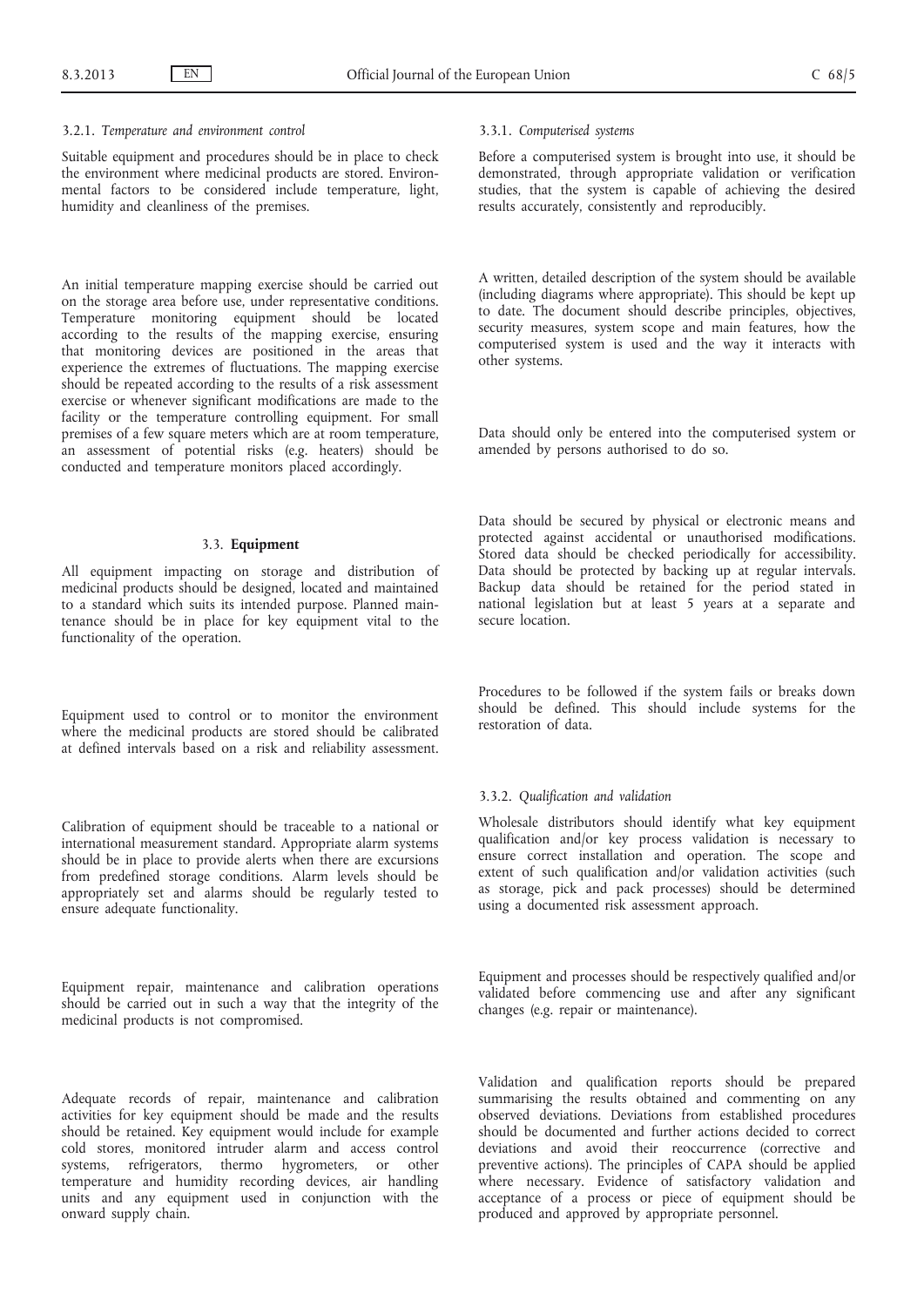#### **CHAPTER 4 — DOCUMENTATION**

#### 4.1. **Principle**

Good documentation constitutes an essential part of the quality system. Written documentation should prevent errors from spoken communication and permits the tracking of relevant operations during the distribution of medicinal products.

# 4.2. **General**

Documentation comprises all written procedures, instructions, contracts, records and data, in paper or in electronic form. Documentation should be readily available/retrievable.

With regard to the processing of personal data of employees, complainants or any other natural person, Directive 95/46/EC on the protection of individuals applies to the processing of personal data and to the free movement of such data.

Documentation should be sufficiently comprehensive with respect to the scope of the wholesale distributor's activities and in a language understood by personnel. It should be written in clear, unambiguous language and be free from errors.

Procedures should be approved signed and dated by the responsible person. Documentation should be approved, signed and dated by appropriate authorised persons, as required. It should not be handwritten; although, where it is necessary, sufficient space should be provided for such entries.

Any alteration made in the documentation should be signed and dated; the alteration should permit the reading of the original information. Where appropriate, the reason for the alteration should be recorded.

Documents should be retained for the period stated in national legislation but at least 5 years. Personal data should be deleted or anonymised as soon as their storage is no longer than necessary for the purpose of distribution activities.

Each employee should have ready access to all necessary documentation for the tasks executed.

Attention should be paid to using valid and approved procedures. Documents should have unambiguous content; title, nature and purpose should be clearly stated. Documents should be reviewed regularly and kept up to date. Version control should be applied to procedures. After revision of a document a system should exist to prevent inadvertent use of the superseded version. Superseded or obsolete procedures should be removed from workstations and archived.

Records must be kept either in the form of purchase/sales invoices, delivery slips, or on computer or any other form, for any transaction in medicinal products received, supplied or brokered.

Records must include at least the following information: date; name of the medicinal product; quantity received, supplied or brokered; name and address of the supplier, customer, broker or consignee, as appropriate; and batch number at least for medicinal product bearing the safety features (1).

Records should be made at the time each operation is undertaken.

# **CHAPTER 5 — OPERATIONS**

## 5.1. **Principle**

All actions taken by wholesale distributors should ensure that the identity of the medicinal product is not lost and that the wholesale distribution of medicinal products is performed according to the information on the outer packaging. The wholesale distributor should use all means available to minimise the risk of falsified medicinal products entering the legal supply chain.

All medicinal products distributed in the EU by a wholesale distributor must be covered by a marketing authorisation granted by the EU or by a Member State  $(2)$ .

Any distributor, other than the marketing authorisation holder, who imports a medicinal product from another Member State must notify the marketing authorisation holder and the competent authority in the Member State to which the medicinal product will be imported of their intention to import that product  $(3)$ . All key operations described below should be fully described in the quality system in appropriate documentation.

# 5.2. **Qualification of suppliers**

Wholesale distributors must obtain their supplies of medicinal products only from persons who are themselves in possession of a wholesale distribution authorisation, or who are in possession of a manufacturing authorisation which covers the product in question  $(4)$ .

Wholesale distributors receiving medicinal products from third countries for the purpose of importation, i.e. for the purpose of placing these products on the EU market, must hold a manufacturing authorisation (5).

<sup>(</sup> 1) Articles 80(e) and 82 of Directive 2001/83/EC.

<sup>(</sup> 2) Articles 76(1) and) (2) of Directive 2001/83/EC.

<sup>(</sup> 3) Article 76(3) of Directive 2001/83/EC.

<sup>(</sup> 4) Article 80(b) of Directive 2001/83/EC.

<sup>(</sup> 5) Article 40, third paragraph of Directive 2001/83/EC.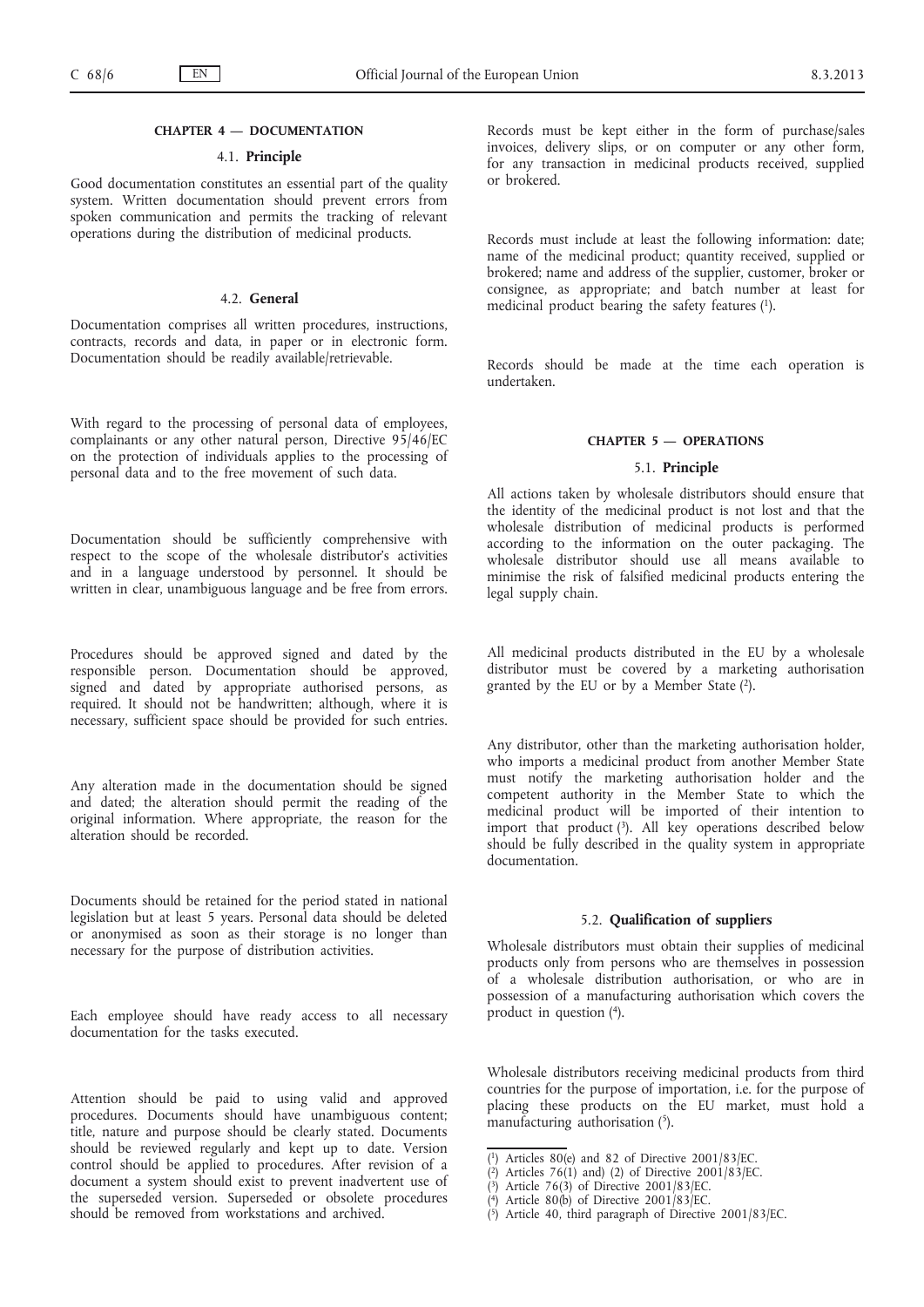Where medicinal products are obtained from another wholesale distributor the receiving wholesale distributor must verify that the supplier complies with the principles and guidelines of good distribution practices and that they hold an authorisation for example by using the Union database. If the medicinal product is obtained through brokering, the wholesale distributor must verify that the broker is registered and complies with the requirements in Chapter 10 $(1)$ .

Appropriate qualification and approval of suppliers should be performed prior to any procurement of medicinal products. This should be controlled by a procedure and the results documented and periodically rechecked.

When entering into a new contract with new suppliers the wholesale distributor should carry out 'due diligence' checks in order to assess the suitability, competence and reliability of the other party. Attention should be paid to:

- (i) the reputation or reliability of the supplier;
- (ii) offers of medicinal products more likely to be falsified;
- (iii) large offers of medicinal products which are generally only available in limited quantities; and
- (iv) out-of-range prices.

#### 5.3. **Qualification of customers**

Wholesale distributors must ensure they supply medicinal products only to persons who are themselves in possession of a wholesale distribution authorisation or who are authorised or entitled to supply medicinal products to the public.

Checks and periodic rechecks may include: requesting copies of customer's authorisations according to national law, verifying status on an authority website, requesting evidence of qualifications or entitlement according to national legislation.

Wholesale distributors should monitor their transactions and investigate any irregularity in the sales patterns of narcotics, psychotropic substances or other dangerous substances. Unusual sales patterns that may constitute diversion or misuse of medicinal product should be investigated and reported to competent authorities where necessary. Steps should be taken to ensure fulfilment of any public service obligation imposed upon them.

#### 5.4. **Receipt of medicinal products**

The purpose of the receiving function is to ensure that the arriving consignment is correct, that the medicinal products originate from approved suppliers and that they have not been visibly damaged during transport.

Medicinal products requiring special storage or security measures should be prioritised and once appropriate checks have been conducted they should be immediately transferred to appropriate storage facilities.

Batches of medicinal products intended for the EU and EEA countries should not be transferred to saleable stock before assurance has been obtained in accordance with written procedures, that they are authorised for sale. For batches coming from another Member State, prior to their transfer to saleable stock, the control report referred to in Article 51(1) of Directive 2001/83/EC or another proof of release to the market in question based on an equivalent system should be carefully checked by appropriately trained personnel.

# 5.5. **Storage**

Medicinal products and, if necessary, healthcare products should be stored separately from other products likely to alter them and should be protected from the harmful effects of light, temperature, moisture and other external factors. Particular attention should be paid to products requiring specific storage conditions.

Incoming containers of medicinal products should be cleaned, if necessary, before storage.

Warehousing operations must ensure appropriate storage conditions are maintained and allow for appropriate security of stocks.

Stock should be rotated according to the first expiry, first out (FEFO) principle. Exceptions should be documented.

Medicinal products should be handled and stored in such a manner as to prevent spillage, breakage, contamination and mix-ups. Medicinal products should not be stored directly on the floor unless the package is designed to allow such storage (such as for some medicinal gas cylinders).

Medicinal products that are nearing or are beyond their expiry date/shelf life should be withdrawn immediately from saleable stock either physically or through other equivalent electronic segregation.

<sup>(</sup> 1) Article 80, fourth paragraph of Directive 2001/83/EC.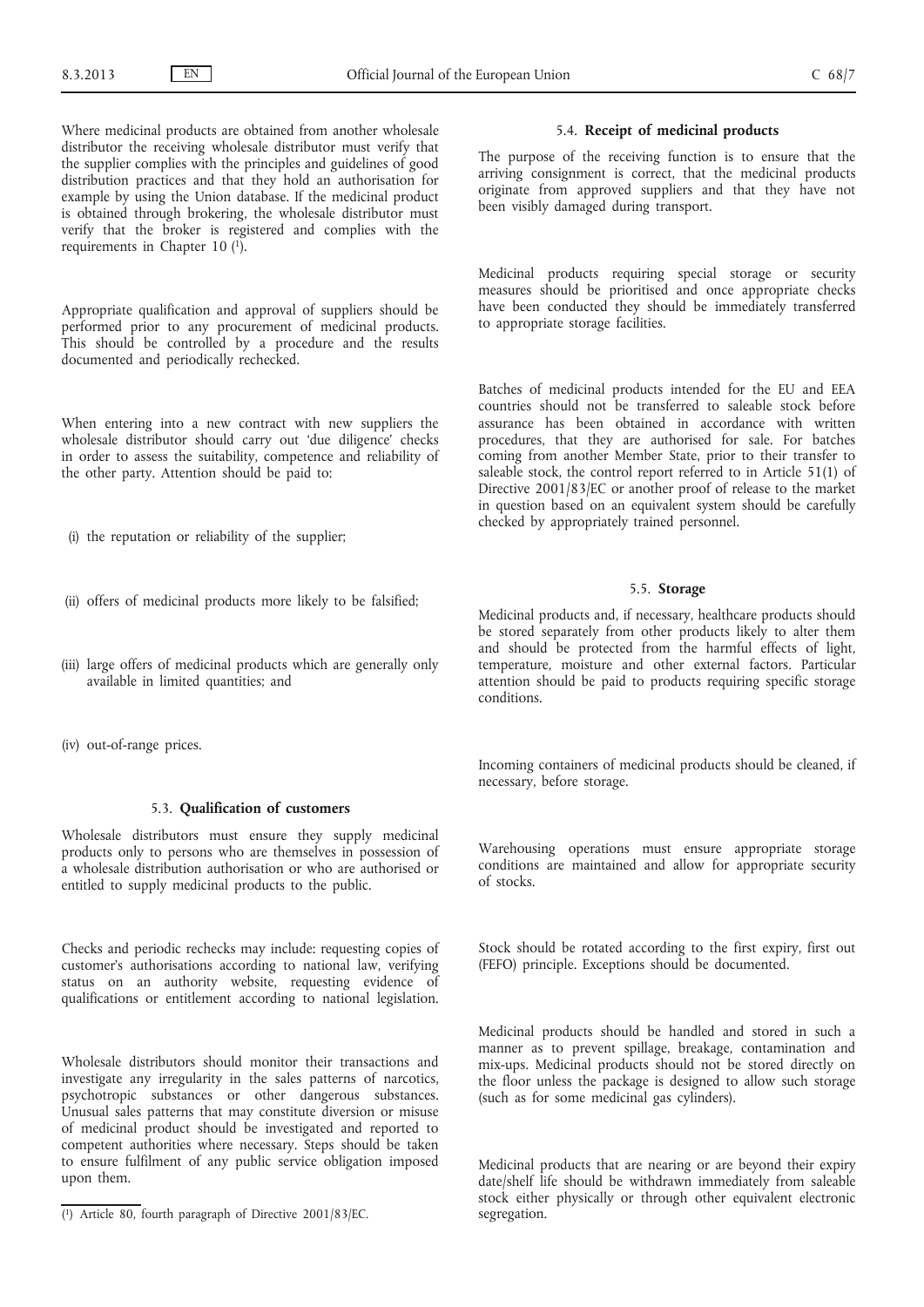Stock inventories should be performed regularly taking into account national legislation requirements. Stock irregularities should be investigated and documented.

## 5.6. **Destruction of obsolete goods**

Medicinal products intended for destruction should be appropriately identified, held separately and handled in accordance with a written procedure.

Destruction of medicinal products should be in accordance with national or international requirements for handling, transport and disposal of such products.

Records of all destroyed medicinal products should be retained for a defined period.

# 5.7. **Picking**

Controls should be in place to ensure the correct product is picked. The product should have an appropriate remaining shelf life when it is picked.

# 5.8. **Supply**

For all supplies, a document (e.g. delivery note) must be enclosed stating the date; name and pharmaceutical form of the medicinal product, batch number at least for products bearing the safety features; quantity supplied; name and address of the supplier, name and delivery address of the consignee (1) (actual physical storage premises, if different) and applicable transport and storage conditions. Records should be kept so that the actual location of the product can be known.

#### 5.9. **Export to third countries**

The export of medicinal products falls within the definition of 'wholesale distribution'  $(\overline{2})$ . A person exporting medicinal products must hold a wholesale distribution authorisation or a manufacturing authorisation. This is also the case if the exporting wholesale distributor is operating from a free zone.

The rules for wholesale distribution apply in their entirety in the case of export of medicinal products. However, where medicinal products are exported, they do not need to be covered by a marketing authorisation of the Union or a Member State (3). Wholesalers should take the appropriate measures in order to prevent these medicinal products reaching the Union market. Where wholesale distributors supply medicinal products to

persons in third countries, they shall ensure that such supplies are only made to persons who are authorised or entitled to receive medicinal products for wholesale distribution or supply to the public in accordance with the applicable legal and administrative provisions of the country concerned.

#### **CHAPTER 6 — COMPLAINTS, RETURNS, SUSPECTED FALSIFIED MEDICINAL PRODUCTS AND MEDICINAL PRODUCT RECALLS**

# 6.1. **Principle**

All complaints, returns, suspected falsified medicinal products and recalls must be recorded and handled carefully according to written procedures. Records should be made available to the competent authorities. An assessment of returned medicinal products should be performed before any approval for resale. A consistent approach by all partners in the supply chain is required in order to be successful in the fight against falsified medicinal products.

# 6.2. **Complaints**

Complaints should be recorded with all the original details. A distinction should be made between complaints related to the quality of a medicinal product and those related to distribution. In the event of a complaint about the quality of a medicinal product and a potential product defect, the manufacturer and/or marketing authorisation holder should be informed without delay. Any product distribution complaint should be thoroughly investigated to identify the origin of or reason for the complaint.

A person should be appointed to handle complaints and allocated sufficient support personnel.

If necessary, appropriate follow-up actions (including CAPA) should be taken after investigation and evaluation of the complaint, including where required notification to the national competent authorities.

# 6.3. **Returned medicinal products**

Returned products must be handled according to a written, riskbased process taking into account the product concerned, any specific storage requirements and the time elapsed since the medicinal product was originally dispatched. Returns should be conducted in accordance with national law and contractual arrangements between the parties.

Medicinal products which have left the premises of the distributor should only be returned to saleable stock if all of the following are confirmed:

(i) the medicinal products are in their unopened and undamaged secondary packaging and are in good condition; have not expired and have not been recalled;

 $(1)$ Article 82 of Directive 2001/83/EC.

<sup>(</sup> 2) Article 1(17) of Directive 2001/83/EC.

<sup>(</sup> 3) Article 85(a) of Directive 2001/83/EC.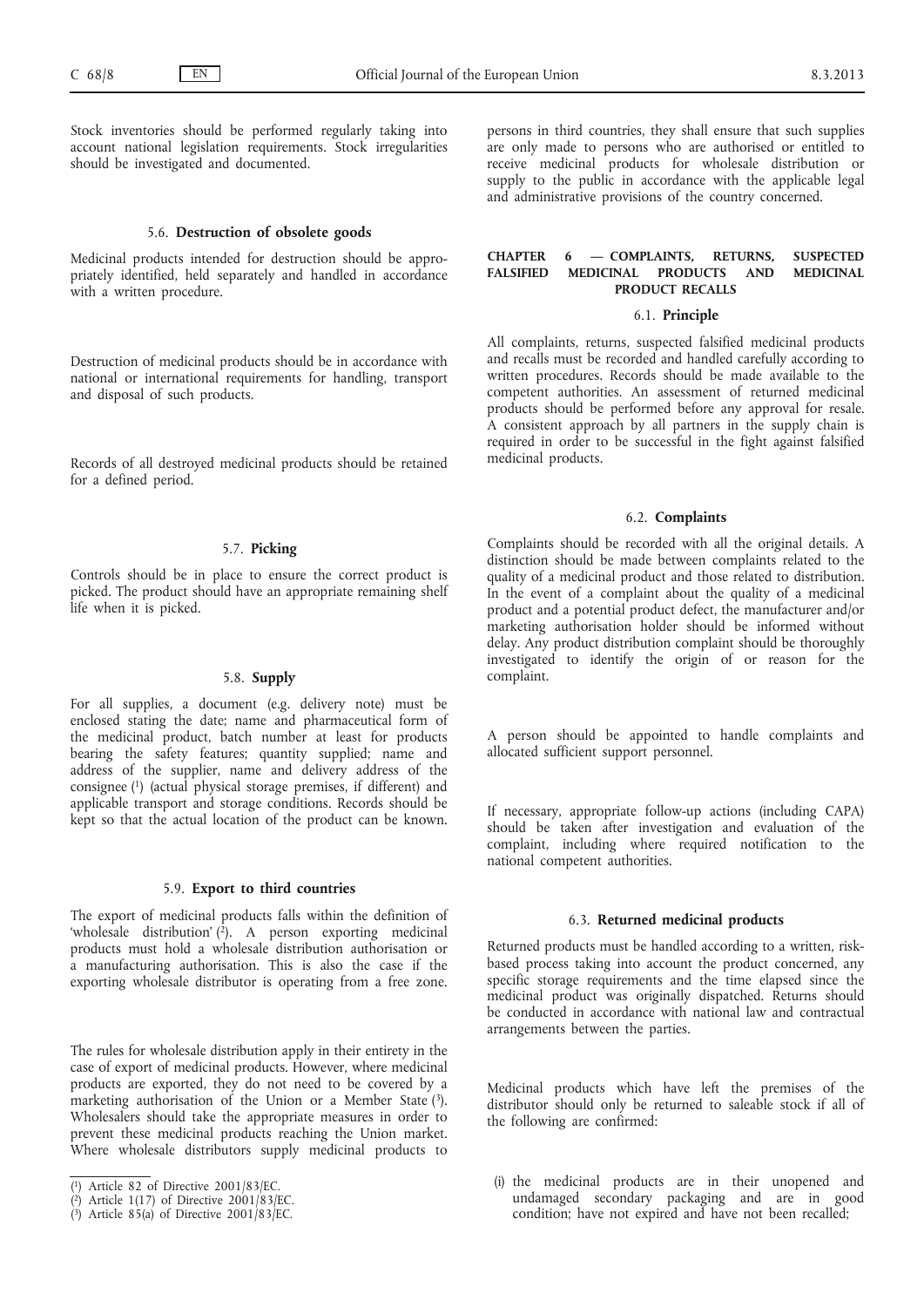- (ii) medicinal products returned from a customer not holding a wholesale distribution authorisation or from pharmacies authorised to supply medicinal products to the public should always be returned to saleable stock if they are returned within an acceptable time limit, for example 10 days.
- (iii) it has been demonstrated by the customer that the medicinal products have been transported, stored and handled in compliance with their specific storage requirements;
- (iv) they have been examined and assessed by a sufficiently trained and competent person authorised to do so;
- (v) the distributor has reasonable evidence that the product was supplied to that customer (via copies of the original delivery note or by referencing invoice numbers, etc.) and the batch number for products bearing the safety features is known, and that there is no reason to believe that the product has been falsified.

Moreover, for medicinal products requiring specific temperature storage conditions such as low temperature, returns to saleable stock can only be made if there is documented evidence that the product has been stored under the authorised storage conditions throughout the entire time. If any deviation has occurred a risk assessment has to be performed, on which basis the integrity of the product can be demonstrated. The evidence should cover:

- (i) delivery to customer;
- (ii) examination of the product;
- (iii) opening of the transport packaging;
- (iv) return of the product to the packaging;
- (v) collection and return to the distributor;
- (vi) return to the distribution site refrigerator.

Products returned to saleable stock should be placed such that the 'first expired first out' (FEFO) system operates effectively.

Stolen products that have been recovered cannot be returned to saleable stock and sold to customers.

# 6.4. **Falsified medicinal products**

Wholesale distributors must immediately inform the competent authority and the marketing authorisation holder of any medicinal products they identify as falsified or suspect to be falsified (1). A procedure should be in place to this effect. It should be recorded with all the original details and investigated.

Any falsified medicinal products found in the supply chain should immediately be physically segregated and stored in a dedicated area away from all other medicinal products. All relevant activities in relation to such products should be documented and records retained.

#### 6.5. **Medicinal product recalls**

The effectiveness of the arrangements for product recall should be evaluated regularly (at least annually).

Recall operations should be capable of being initiated promptly and at any time.

The distributor must follow the instructions of a recall message, which should be approved, if required, by the competent authorities.

Any recall operation should be recorded at the time it is carried out. Records should be made readily available to the competent authorities.

The distribution records should be readily accessible to the person(s) responsible for the recall, and should contain sufficient information on distributors and directly supplied customers (with addresses, phone and/or fax numbers inside and outside working hours, batch numbers at least for medicinal products bearing safety features as required by legislation and quantities delivered), including those for exported products and medicinal product samples.

The progress of the recall process should be recorded for a final report.

# **CHAPTER 7 — OUTSOURCED ACTIVITIES**

## 7.1. **Principle**

Any activity covered by the GDP Guide that is outsourced should be correctly defined, agreed and controlled in order to avoid misunderstandings which could affect the integrity of the product. There must be a written Contract between the Contract Giver and the Contract Acceptor which clearly establishes the duties of each party.

<sup>(</sup> 1) Article 80(i) of Directive 2001/83/EC.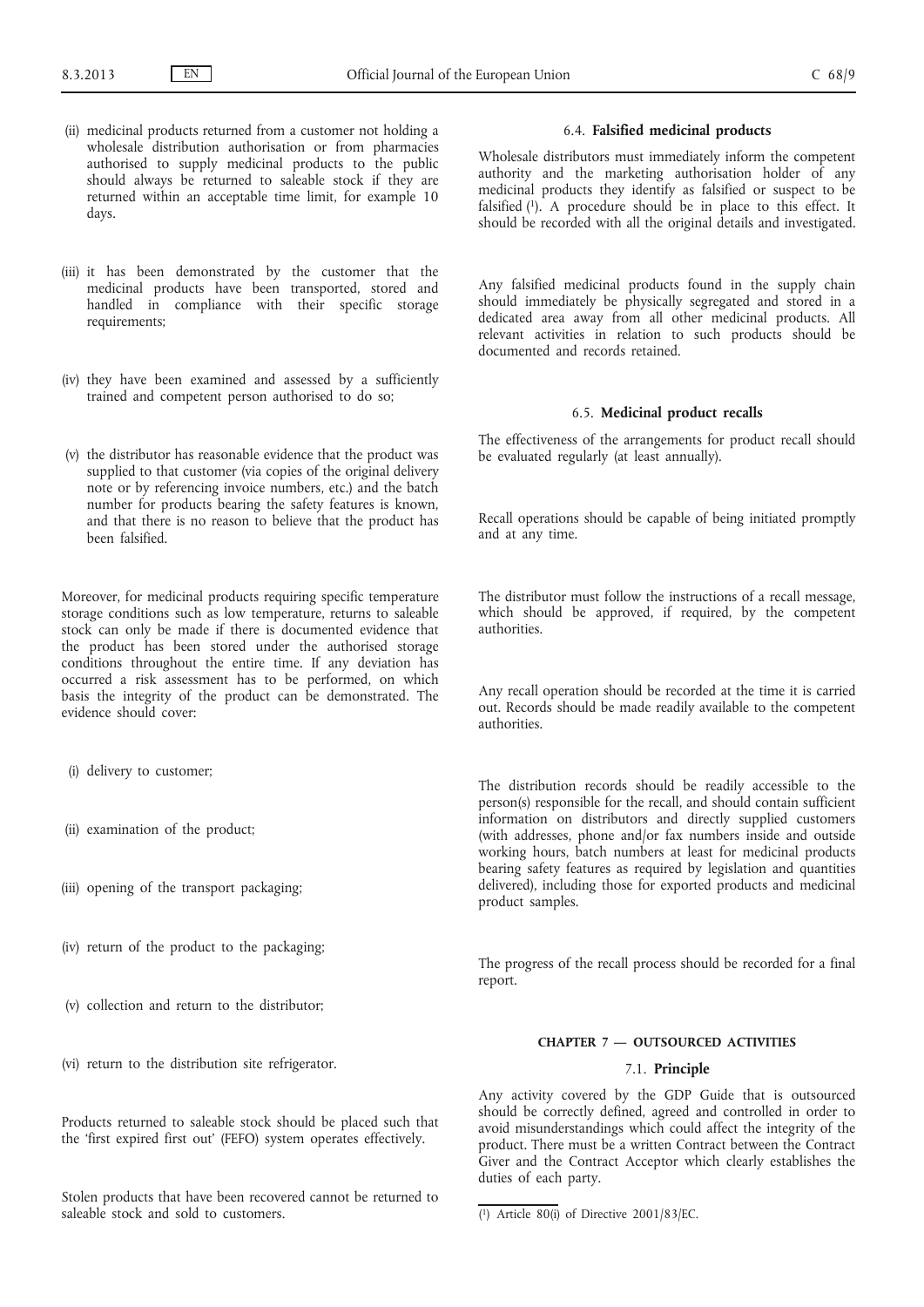#### 7.2. **Contract Giver**

The Contract Giver is responsible for the activities contracted out.

The Contract Giver is responsible for assessing the competence of the Contract Acceptor to successfully carry out the work required and for ensuring by means of the contract and through audits that the principles and guidelines of GDP are followed. An audit of the Contract Acceptor should be performed before commencement of, and whenever there has been a change to, the outsourced activities. The frequency of audit should be defined based on risk depending on the nature of the outsourced activities. Audits should be permitted at any time.

The Contract Giver should provide the Contract Acceptor with all the information necessary to carry out the contracted operations in accordance with the specific product requirements and any other relevant requirements.

# 7.3. **Contract Acceptor**

The Contract Acceptor should have adequate premises and equipment, procedures, knowledge and experience, and competent personnel to carry out the work ordered by the Contract Giver.

The Contract Acceptor should not pass to a third party any of the work entrusted to him under the contract without the Contract Giver's prior evaluation and approval of the arrangements and an audit of the third party by the Contract Giver or the Contract Acceptor. Arrangements made between the Contract Acceptor and any third party should ensure that the wholesale distribution information is made available in the same way as between the original Contract Giver and Contract Acceptor.

The Contract Acceptor should refrain from any activity which may adversely affect the quality of the product(s) handled for the Contract Giver.

The Contract Acceptor must forward any information that can influence the quality of the product(s) to the Contract Giver in accordance with the requirement of the contract.

# **CHAPTER 8 — SELF-INSPECTIONS**

#### 8.1. **Principle**

Self-inspections should be conducted in order to monitor implementation and compliance with GDP principles and to propose necessary corrective measures.

# 8.2. **Self-inspections**

A self-inspection programme should be implemented covering all aspects of GDP and compliance with the regulations,

guidelines and procedures within a defined time frame. Selfinspections may be divided into several individual selfinspections of limited scope.

Self-inspections should be conducted in an impartial and detailed way by designated competent company personnel. Audits by independent external experts may also be useful but may not be used as a substitute for self-inspection.

All self-inspections should be recorded. Reports should contain all the observations made during the inspection. A copy of the report should be provided to the management and other relevant persons. In the event that irregularities and/or deficiencies are observed, their cause should be determined and the corrective and preventive actions (CAPA) should be documented and followed up.

# **CHAPTER 9 — TRANSPORTATION**

# 9.1. **Principle**

It is the responsibility of the supplying wholesale distributor to protect medicinal products against breakage, adulteration and theft, and to ensure that temperature conditions are maintained within acceptable limits during transport.

Regardless of the mode of transport, it should be possible to demonstrate that the medicines have not been exposed to conditions that may compromise their quality and integrity. A risk-based approach should be utilised when planning transportation.

#### 9.2. **Transportation**

The required storage conditions for medicinal products should be maintained during transportation within the defined limits as described by the manufacturers or on the outer packaging.

If a deviation such as temperature excursion or product damage has occurred during transportation, this should be reported to the distributor and recipient of the affected medicinal products. A procedure should also be in place for investigating and handling temperature excursions.

It is the responsibility of the wholesale distributor to ensure that vehicles and equipment used to distribute, store or handle medicinal products are suitable for their use and appropriately equipped to prevent exposure of the products to conditions that could affect their quality and packaging integrity.

There should be written procedures in place for the operation and maintenance of all vehicles and equipment involved in the distribution process, including cleaning and safety precautions.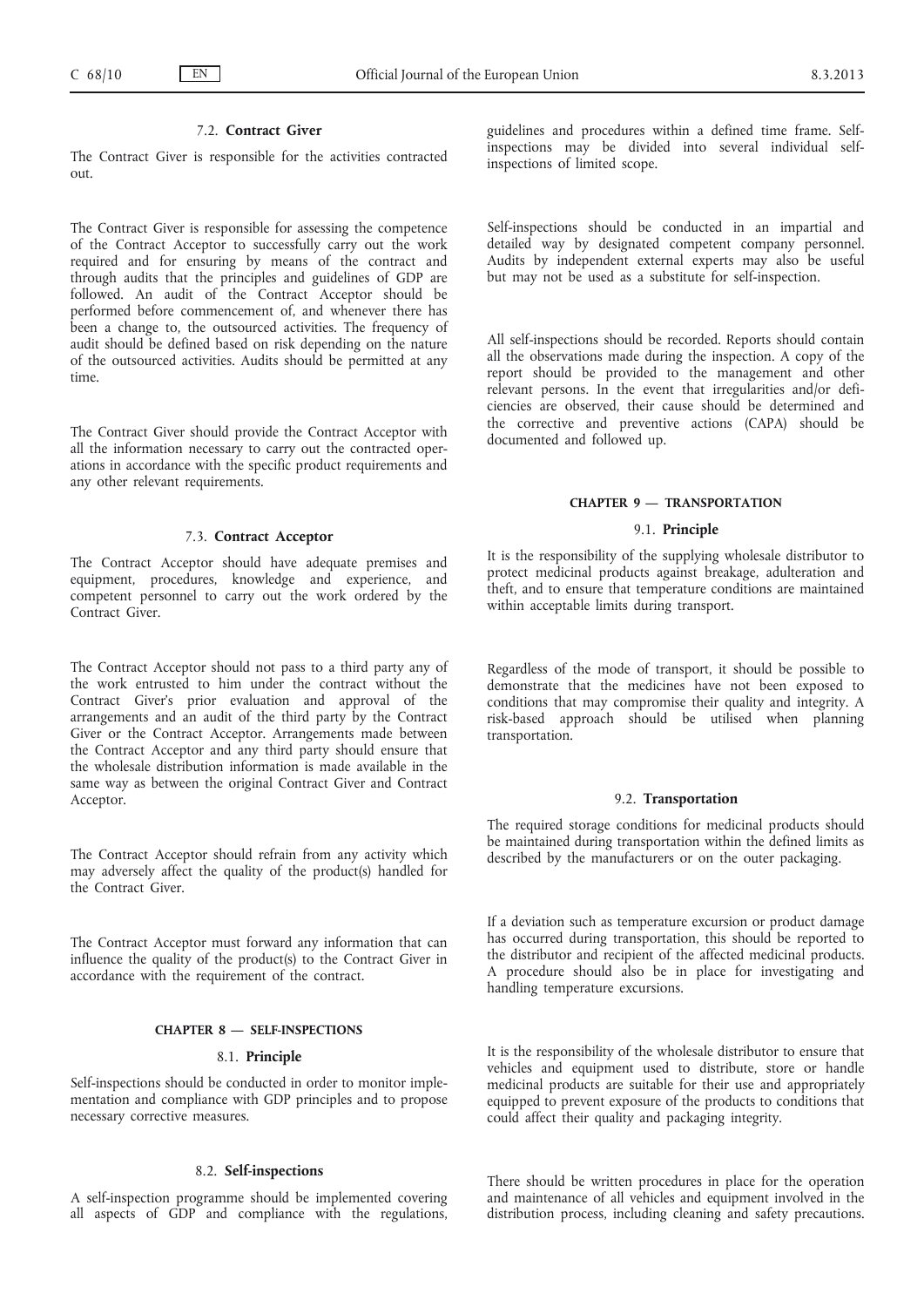Risk assessment of delivery routes should be used to determine where temperature controls are required. Equipment used for temperature monitoring during transport within vehicles and/or containers, should be maintained and calibrated at regular intervals at least once a year.

Dedicated vehicles and equipment should be used, where possible, when handling medicinal products. Where nondedicated vehicles and equipment are used procedures should be in place to ensure that the quality of the medicinal product will not be compromised.

Deliveries should be made to the address stated on the delivery note and into the care or the premises of the consignee. Medicinal products should not be left on alternative premises.

For emergency deliveries outside normal business hours, persons should be designated and written procedures should be available.

Where transportation is performed by a third party, the contract in place should encompass the requirements of Chapter 7. Transportation providers should be made aware by the wholesale distributor of the relevant transport conditions applicable to the consignment. Where the transportation route includes unloading and reloading or transit storage at a transportation hub, particular attention should be paid to temperature monitoring, cleanliness and the security of any intermediate storage facilities.

Provision should be made to minimise the duration of temporary storage while awaiting the next stage of the transportation route.

# 9.3. **Containers, packaging and labelling**

Medicinal products should be transported in containers that have no adverse effect on the quality of the products, and that offer adequate protection from external influences, including contamination.

Selection of a container and packaging should be based on the storage and transportation requirements of the medicinal products; the space required for the amount of medicines; the anticipated external temperature extremes; the estimated maximum time for transportation including transit storage at customs; the qualification status of the packaging and the validation status of the shipping containers.

Containers should bear labels providing sufficient information on handling and storage requirements and precautions to ensure that the products are properly handled and secured at all times. The containers should enable identification of the contents of the containers and the source.

# 9.4. **Products requiring special conditions**

In relation to deliveries containing medicinal products requiring special conditions such as narcotics or psychotropic substances, the wholesale distributor should maintain a safe and secure supply chain for these products in accordance with requirements laid down by the Member States concerned. There should be additional control systems in place for delivery of these products. There should be a protocol to address the occurrence of any theft.

Medicinal products comprising highly active and radioactive materials should be transported in safe, dedicated and secure containers and vehicles. The relevant safety measures should be in accordance with international agreements and national legislation.

For temperature-sensitive products, qualified equipment (e.g. thermal packaging, temperature-controlled containers or temperature controlled vehicles) should be used to ensure correct transport conditions are maintained between the manufacturer, wholesale distributor and customer.

If temperature-controlled vehicles are used, the temperature monitoring equipment used during transport should be maintained and calibrated at regular intervals. Temperature mapping under representative conditions should be carried out and should take into account seasonal variations.

If requested, customers should be provided with information to demonstrate that products have complied with the temperature storage conditions.

If cool packs are used in insulated boxes, they need to be located such that the product does not come in direct contact with the cool pack. Staff must be trained on the procedures for assembly of the insulated boxes (seasonal configurations) and on the reuse of cool packs.

There should be a system in place to control the reuse of cool packs to ensure that incompletely cooled packs are not used in error. There should be adequate physical segregation between frozen and chilled ice packs.

The process for delivery of sensitive products and control of seasonal temperature variations should be described in a written procedure.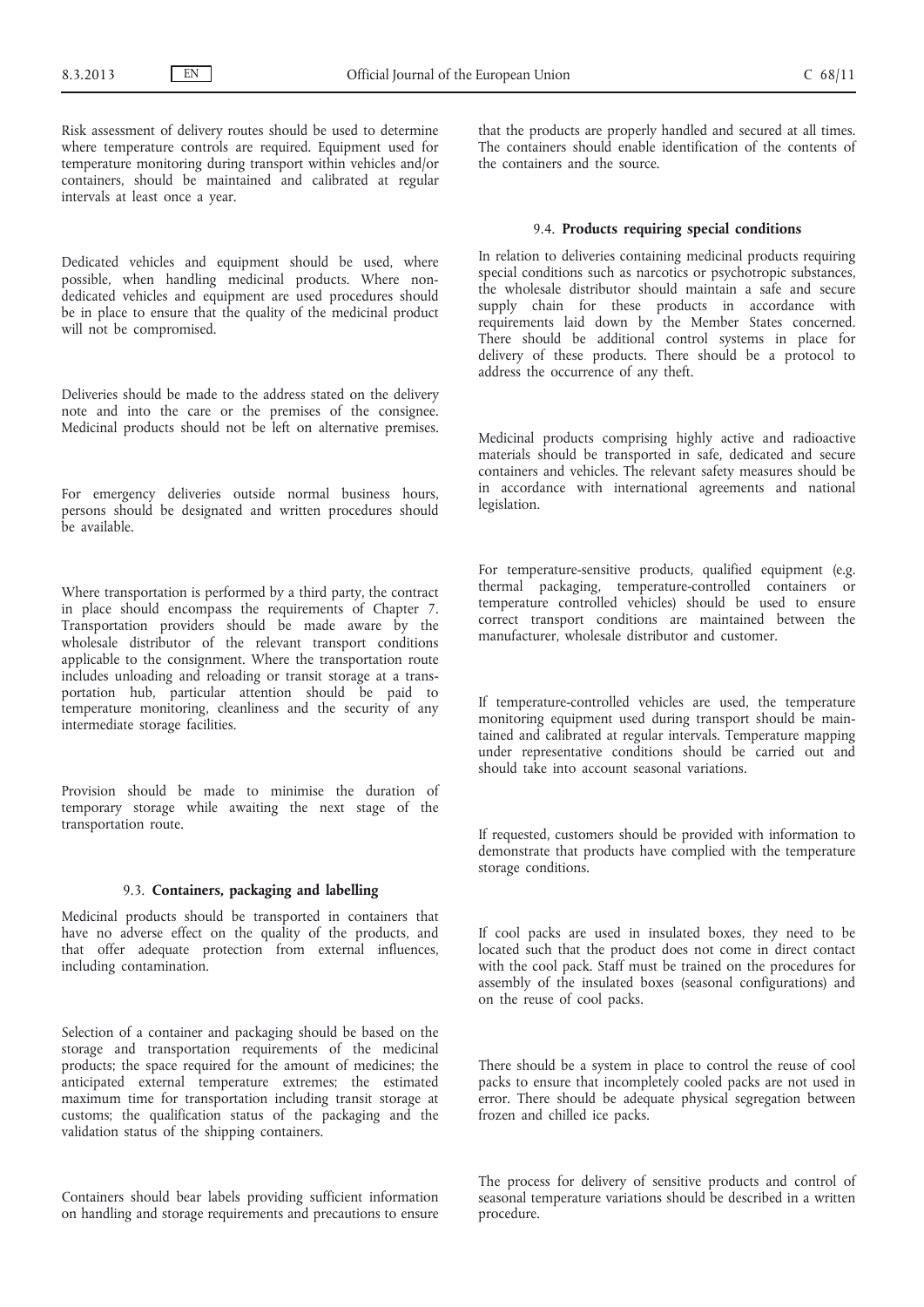#### **CHAPTER 10 — SPECIFIC PROVISIONS FOR BROKERS** (1)

#### 10.1. **Principle**

A 'broker' is a person involved in activities in relation to the sale or purchase of medicinal products, except for wholesale distribution, that do not include physical handling and that consist of negotiating independently and on behalf of another legal or natural person (2).

Brokers are subject to a registration requirement. They must have a permanent address and contact details in the Member State where they are registered  $(3)$ . They must notify the competent authority of any changes to those details without unnecessary delay.

By definition, brokers do not procure, supply or hold medicines. Therefore, requirements for premises, installations and equipment as set out in Directive 2001/83/EC do not apply. However, all other rules in Directive 2001/83/EC that apply to wholesale distributors also apply to brokers.

# 10.2. **Quality System**

The quality system of a broker should be defined in writing, approved and kept up to date. It should set out responsibilities, processes and risk management in relation to their activities.

The quality system should include an emergency plan which ensures effective recall of medicinal products from the market ordered by the manufacturer or the competent authorities or carried out in cooperation with the manufacturer or marketing authorisation holder for the medicinal product concerned (4). The competent authorities must be immediately informed of any suspected falsified medicines offered in the supply chain  $(5)$ .

#### 10.3. **Personnel**

Any member of personnel involved in the brokering activities should be trained in the applicable EU and national legislation and in the issues concerning falsified medicinal products.

#### 10.4. **Documentation**

The general provisions on documentation in Chapter 4 apply.

In addition, at least the following procedures and instructions, along with the corresponding records of execution, should be in place:

- (i) procedure for complaints handling;
- (ii) procedure for informing competent authorities and marketing authorisation holders of suspected falsified medicinal products;
- (iii) procedure for supporting recalls;
- (iv) procedure for ensuring that medicinal products brokered have a marketing authorisation;
- (v) procedure for verifying that their supplying wholesale distributors hold a distribution authorisation, their supplying manufacturers or importers hold a manufacturing authorisation and their customers are authorised to supply medicinal products in the Member State concerned;
- (vi) records should be kept either in the form of purchase/sales invoices or on computer, or in any other form for any transaction in medicinal products brokered and should contain at least the following information: date; name of the medicinal product; quantity brokered; name and address of the supplier and the customer; and batch number at least for products bearing the safety features.

Records should be made available to the competent authorities, for inspection purposes, for the period stated in national legislation but at least 5 years.

( 4) Article 80(d) of Directive 2001/83/EC.

<sup>(</sup> 1) Article 85(b)(3) of Directive 2001/83/EC.

<sup>(</sup> 2) Article 1(17a) of Directive 2001/83/EC.

<sup>(</sup> 3) Article 85(b) of Directive 2001/83/EC.

<sup>(</sup> 5) Article 85(b)(1), third paragraph of Directive 2001/83/EC.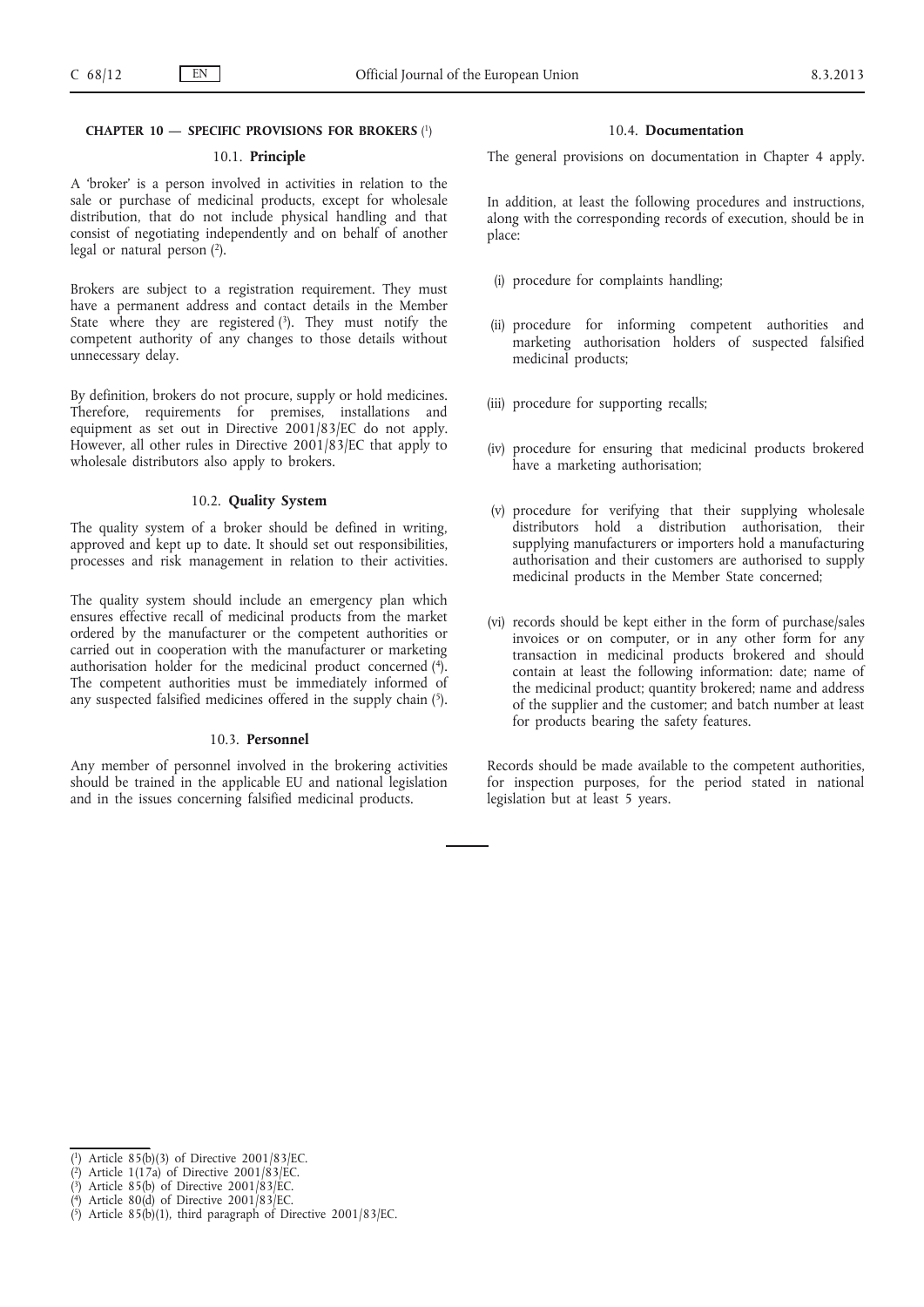# *ANNEX*

**Glossary of terms**

| Term                                 | Definition                                                                                                                                                                                                                                                                                                                                                                                                                                                                                                                                                                                                                                                                                                                                                                                                |
|--------------------------------------|-----------------------------------------------------------------------------------------------------------------------------------------------------------------------------------------------------------------------------------------------------------------------------------------------------------------------------------------------------------------------------------------------------------------------------------------------------------------------------------------------------------------------------------------------------------------------------------------------------------------------------------------------------------------------------------------------------------------------------------------------------------------------------------------------------------|
| Good Distribution Practice (GDP)     | GDP is that part of quality assurance which ensures that<br>the quality of medicinal products is maintained throughout<br>all stages of the supply chain from the site of manufacturer<br>to the pharmacy or person authorised or entitled to supply<br>medicinal products to the public.                                                                                                                                                                                                                                                                                                                                                                                                                                                                                                                 |
| Export procedure                     | Export procedure: Allow Community goods to leave the<br>customs territory of the Union. For the purpose of these<br>guidelines, the supply of medicines from EU Member State<br>to a contracting State of the European Economic Area is<br>not considered as export.                                                                                                                                                                                                                                                                                                                                                                                                                                                                                                                                      |
| Falsified medicinal product (1)      | Any medicinal product with a false representation of:<br>(a) its identity, including its packaging and labelling, its<br>name or its composition as regards any of the<br>ingredients including excipients and the strength of<br>those ingredients;<br>(b) its source, including its manufacturer, its country of<br>manufacturing, its country of origin or its marketing<br>authorisation holder; or<br>(c) its history, including the records and documents<br>relating to the distribution channels used.                                                                                                                                                                                                                                                                                            |
| Free zones and free warehouses $(2)$ | Free zones and free warehouses are parts of the customs<br>territory of the Community or premises situated in that<br>territory and separated from the rest of it in which:<br>(a) Community goods are considered, for the purpose of<br>import duties and commercial policy import measures,<br>as not being on Community customs territory,<br>provided they are not released for free circulation or<br>placed under another customs procedure or used or<br>consumed under conditions other than those<br>provided for in customs regulations;<br>(b) Community goods for which such provision is made<br>under Community legislation governing specific fields<br>qualify, by virtue of being placed in a free zone or free<br>warehouse, for measures normally attaching to the<br>export of goods. |
| Holding                              | Storing medicinal products                                                                                                                                                                                                                                                                                                                                                                                                                                                                                                                                                                                                                                                                                                                                                                                |
| Transport                            | Moving medicinal products between two locations without<br>storing them for unjustified periods of time                                                                                                                                                                                                                                                                                                                                                                                                                                                                                                                                                                                                                                                                                                   |
| Procuring                            | Obtaining, acquiring, purchasing or buying medicinal<br>products from manufacturers, importers or<br>other<br>wholesale distributors                                                                                                                                                                                                                                                                                                                                                                                                                                                                                                                                                                                                                                                                      |
| Qualification                        | Action of proving that any equipment works correctly and<br>actually leads to the expected results.<br>The word validation is sometimes widened to incorporate<br>the concept of qualification.<br>(Defined in EudraLex Volume 4 Glossary to the GMP<br>Guidelines)                                                                                                                                                                                                                                                                                                                                                                                                                                                                                                                                       |